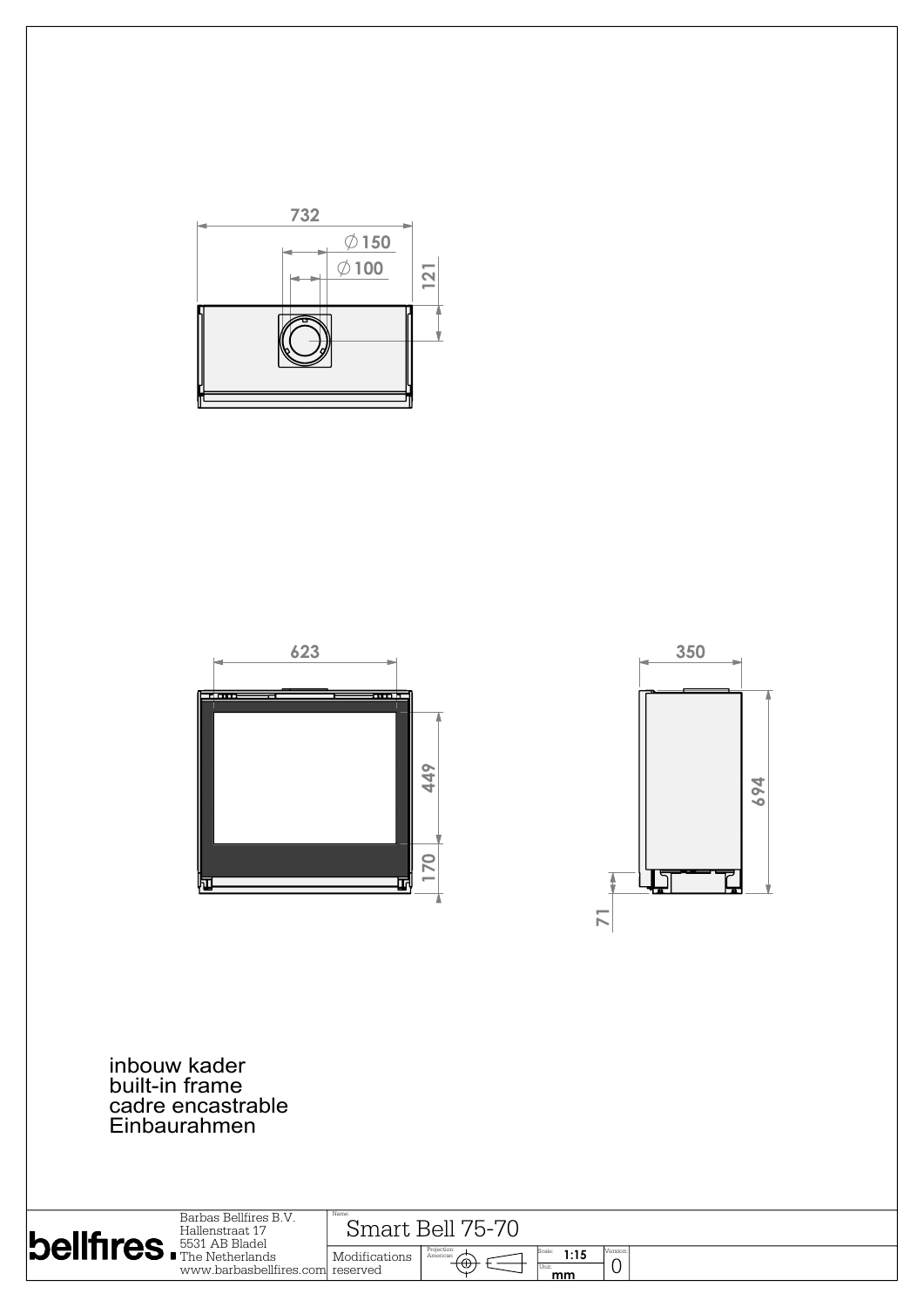





klassiek kader 35mm classic frame 35mm cadre classique35mm klassischer Rahmen 35mm

| $\left $ bellfires. $F_{\text{The Netherlands}}^{\text{Hallenstraat 17}}\right $ | Barbas Bellfires B.V.<br>Hallenstraat 17<br>www.barbasbellfires.com reserved | Name<br>Smart Bell 75-70 |                                                     |      |          |  |  |
|----------------------------------------------------------------------------------|------------------------------------------------------------------------------|--------------------------|-----------------------------------------------------|------|----------|--|--|
|                                                                                  |                                                                              | Modifications            | Projection:<br>American<br>$+\oplus$<br>Unit:<br>mm | 1:15 | Version: |  |  |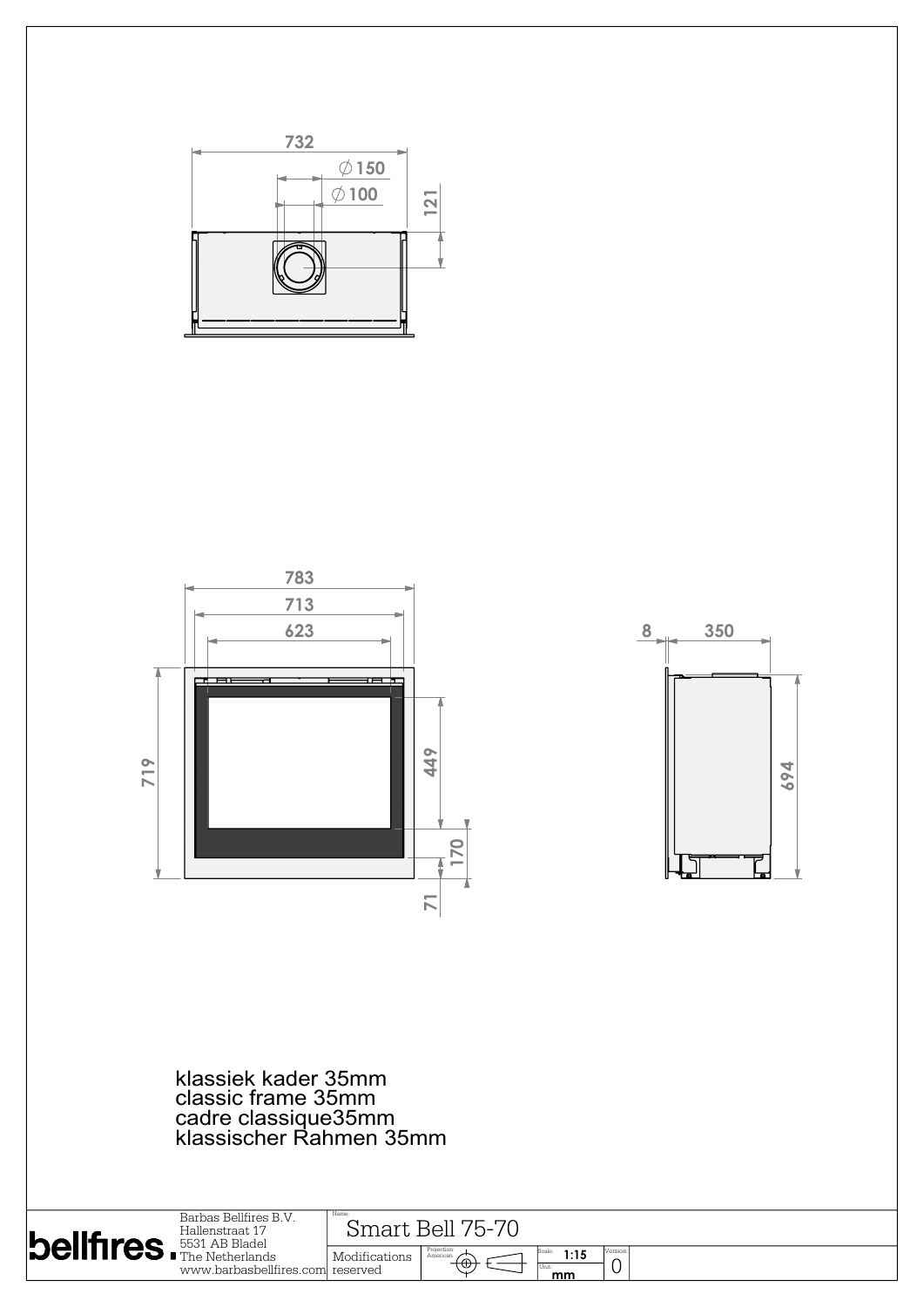





klassiek kader 52mm classic frame 52mm cadre classique52mm klassischer Rahmen 52mm

|                                    |                                                                               | Name:                  |                                      |                     |          |  |  |
|------------------------------------|-------------------------------------------------------------------------------|------------------------|--------------------------------------|---------------------|----------|--|--|
| <b>belifires</b> . Final AB Bladel | Barbas Bellfires B.V.<br>Hallenstraat 17<br>www.barbasbellfires.coml reserved | 75-7<br>Bell<br>imart. |                                      |                     |          |  |  |
|                                    |                                                                               | Modifications          | Projection:<br>American<br>$+\oplus$ | 1:15<br>Unit:<br>mm | Version: |  |  |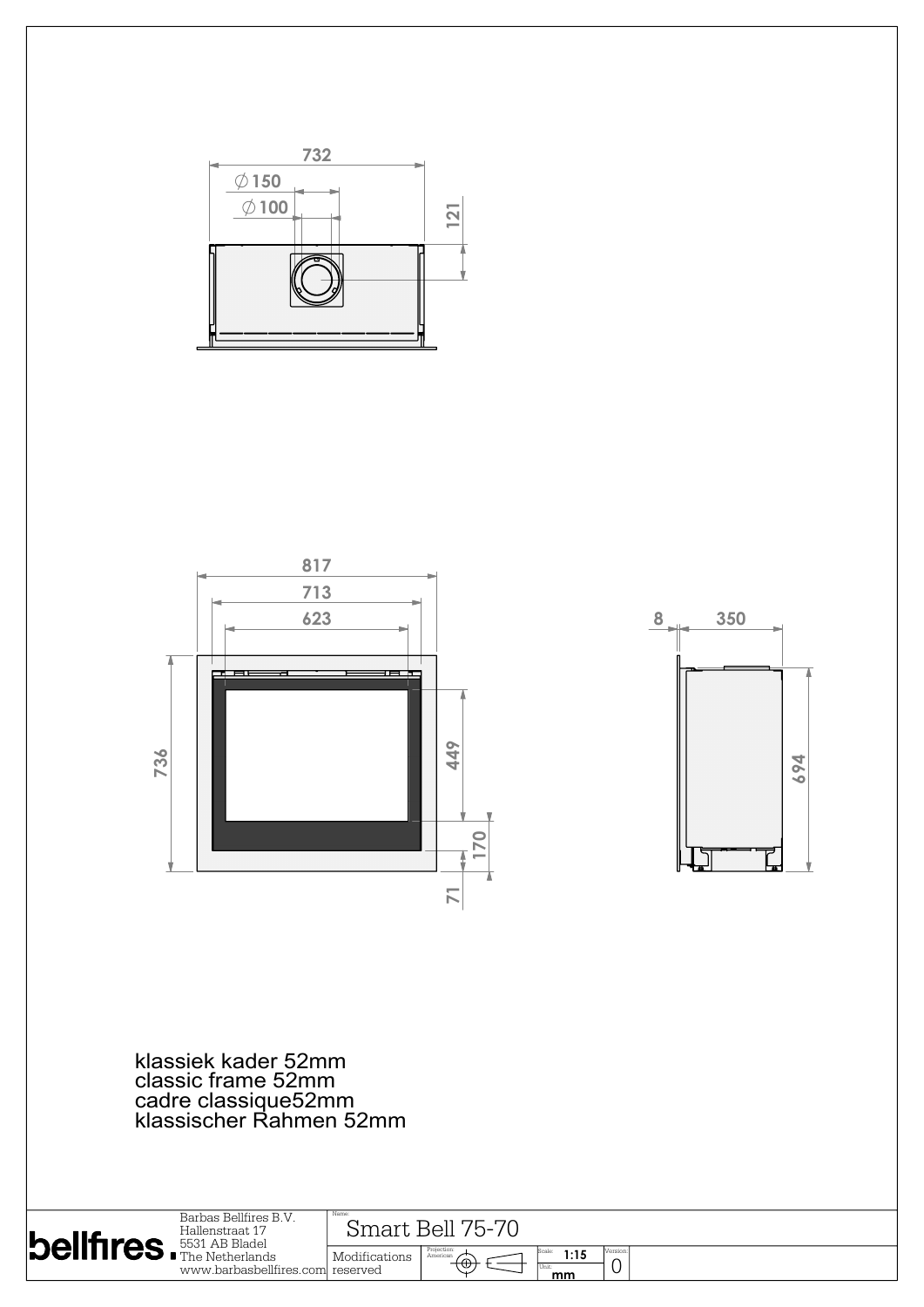





verdiept kader 15mm insert frame 15mm cadre de profondeur 15mm vertiefter Rahmen 15mm

| Barbas Bellfires B.V.<br>Hallenstraat 17<br>$ \mathsf{Dell}$ if $\mathsf{res}$ . $^{5531\text{ AB Black}}$ | Name:<br>Bell<br>′トー<br>smart.   |               |                                    |                      |               |
|------------------------------------------------------------------------------------------------------------|----------------------------------|---------------|------------------------------------|----------------------|---------------|
|                                                                                                            | www.barbasbellfires.com reserved | Modifications | Projection:<br>American<br>⊥்<br>ড | 1:15<br>l Unit<br>mm | Version:<br>╰ |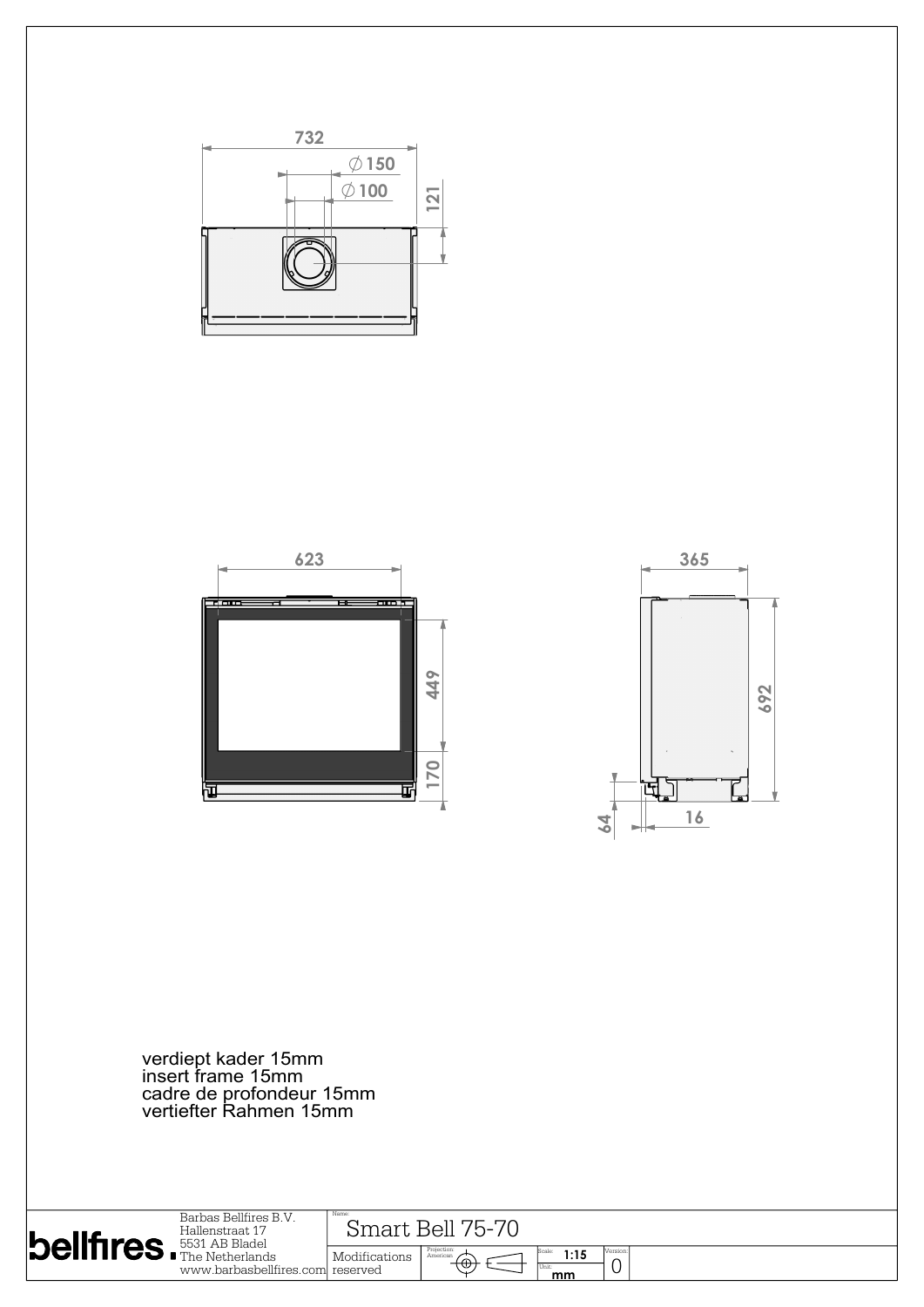





verdiept kader 50mm insert frame 50mm cadre de profondeur 50mm vertiefter Rahmen 50mm